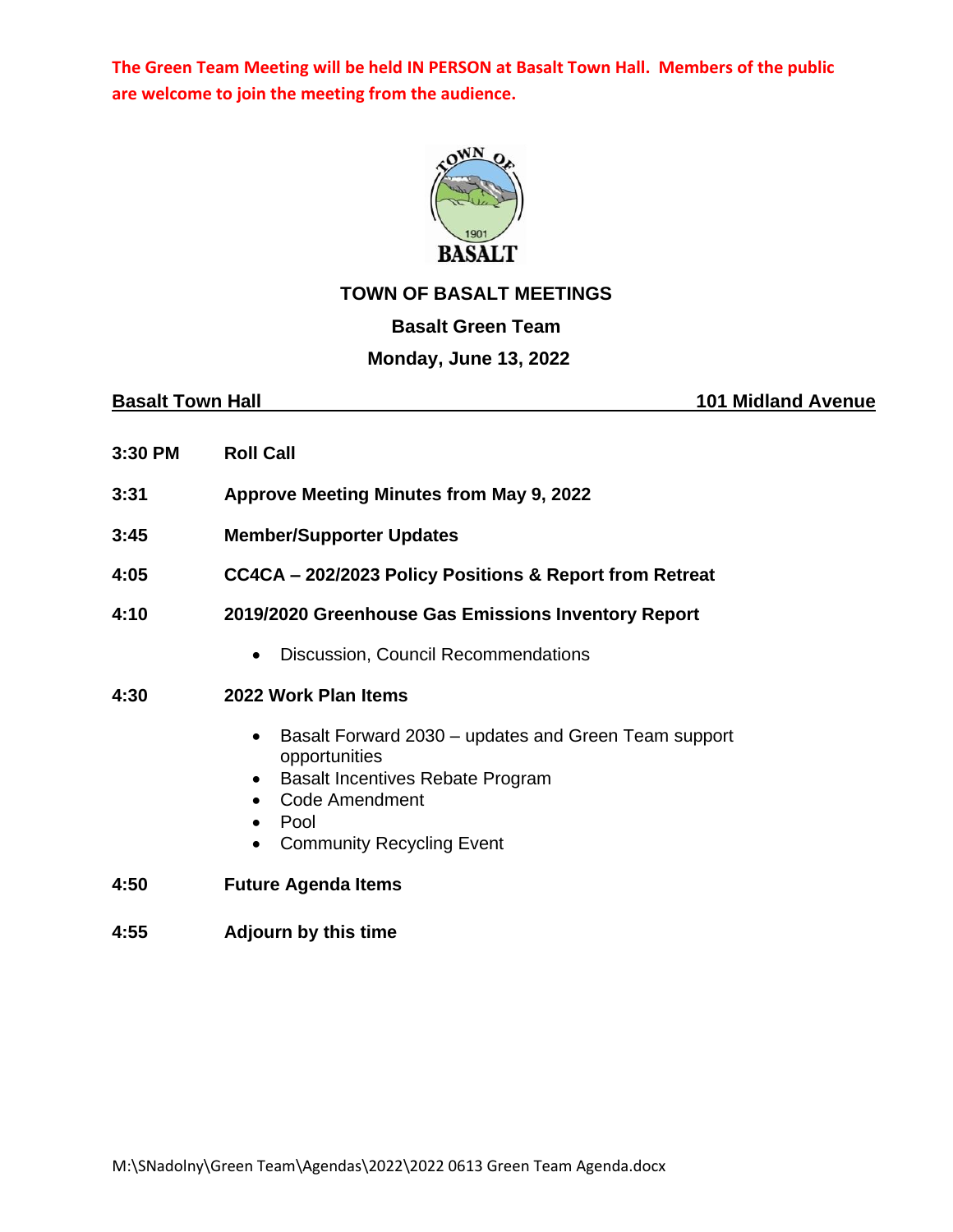# **Green Team Meeting May 9, 2022 3:30 pm – 5:00 pm Basalt Town Hall**

Green Team Members present: Martin Bonzi, Doug Goldsmith Attendees present: Sara Nadolny, Mary Weiner, Eileen Fagan, Charlie Eckhart, Catherine Christoff, Phi Filerman, Amanda Poindexter

#### **Agenda Items**

- Approve Minutes from 2/14, 3/8 and 4/11
- Member Updates
- 2022 Work Plan Updates
	- o Basalt Forward 2030
		- o Basalt Initiatives Rebate Program Updates
		- o Community Recycling Event
- Continued Discussions
	- o Waste Reduction Messaging
- Future Agenda Items and Other

# **1. Approve Meeting Minutes**

There was no quorum again to approve the meeting minutes. Sara is going to post the minutes from all meetings earlier this year with a caveat that they were unable to be approved, although members present did not have any changes.

Team members discussed the issue of getting more membership and removing a member who has not been in attendance in over a year or more, as that member should not be counted against the quorum.

# **2. Guest Introductions**

Eileen Fagan introduced herself. This is her third meeting, and she is interested in working with the Green Team and being an appointed member. She works with SWCA, an environmental consulting firm and lives in Basalt.

Charlie Eckhart reported that although this is his first meeting in quite some time, he was a member of the Basalt Green Team from 2012-2016 and a former CORE employee. Charlie is an architect and currently works with KA Designworks in Basalt. He also lives in Basalt.

#### **3. Member Updates**

Doug Goldsmith (Mountain Waste) reported that he is looking for a territory sales representative.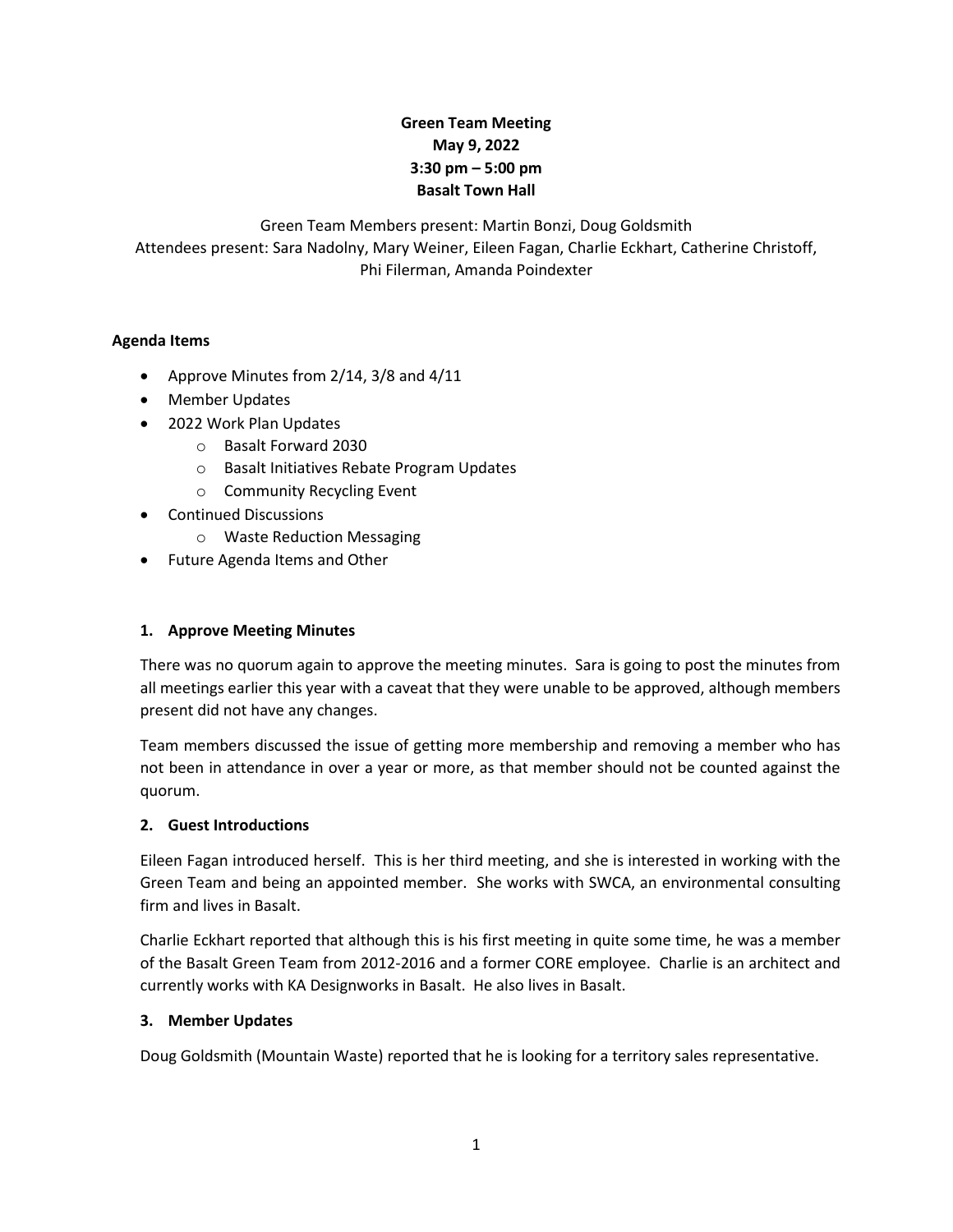Phi Filerman (CORE) reported that the City of Aspen passed their local Building IQ ordinance which requires tracking the energy consumption of commercial buildings over 20,000 square feet within the city's boundaries. CORE is administering the initial benchmarking piece, and the program begins June 1<sup>st</sup>. She said there will be a public process to see who is interested in the program and would like to assist in developing requirements around benchmarking. Aspen has around 25 buildings over 20,000 square feet. The benchmarking program requires an energy assessment in order to get recommendations, and to ensure high quality data is entered into the system.

CORE finalized its contract with Eagle County which will focus on energy improvements within multifamily buildings. CORE is working to connect with residents and building owners of multi-family buildings and HOAs. CORE will not be funding solar this year, but instead are supporting Eagle County's Solarize program.

Mike Steiner (Holy Cross Energy) reported that the Adam Palmer solar array, a 200 kW system) was installed recently in Gypsum. He also reported on Holy Cross' income qualified program that will be rolled out in the near future.

The CMC Spring Valley solar project, a 5-megawatt solar and 5-megawatt battery system, should be completed in July. Mike said SunSense is doing the install.

Holy Cross' annual meeting is set to take place on June  $2<sup>nd</sup>$  at a park in Gypsum. There is a contested Director position which is a three-year term, and members can vote online.

Holy Cross' Power Plus program going great with a six to nine month wait currently.

Mary Weiner (Holy Cross Energy) said the price of lithium has skyrocketed recently. Portable solar makes projects more affordable. The utility program Mike was referencing is a lottery for two years, where up to 50% of a household's electric bill may be paid, depending on generation rate.

Holy Cross is hiring two positions – Electric Transportation Specialist and Distributed Energy Specialist. Both positions are open until May 23<sup>rd</sup> and will be stationed at Holy Cross' headquarters in Glenwood Springs.

Martin Bonzi (Aspen Skiing Company) is helping to update the energy action plan for Garfield County. Information sessions will begin on Wednesday and will go through June. Mary said she believes the current plan does not have aggressive enough goals.

Amanda Poindexter (Full Circle Construction) is eager to move forward the Code amendments and revisions to the Sustainable Building Regulations. She is opening her home to tours on Friday evenings as it nears completion, which is a model of what the Town will be requiring in the Code amendments as it is all-electric, super insulated, utilizes a heat pump mini-split, and has a nice mechanical ventilation system. She reported the home is getting ready for drywall, and it just finished insulation. The main floor measures 1,650 square feet, with an unfinished basement of the same size beneath, and a large, detached garage.

Catherine Christoff (Town Engineer) reported on the Basalt Forward 2030 Projects. Regarding the Midland Avenue Streetscape Project, Catherine reported that the design team has been gathering feedback and sketching design options. There will a work session tomorrow with the P&Z and Council to present their initial conceptual designs, which will also be brought to POST later this week. She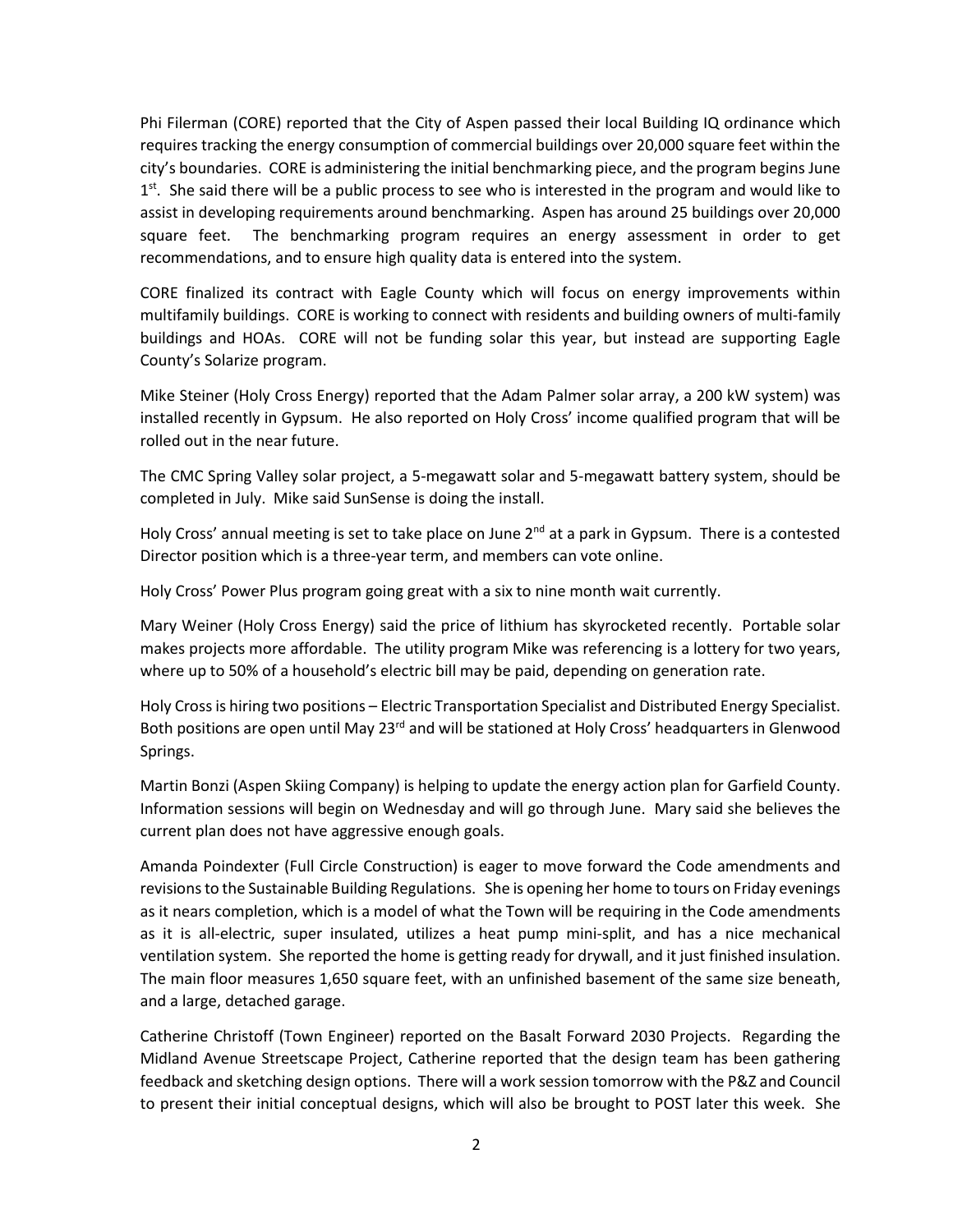said the Green Team can view the concepts online in the Council's agenda packet. An additional community survey will be coming out shortly and will be sent to Green Team and other committees. She noted the project is still at a very conceptual stage. The team will work on putting cost estimates to each concept and will be returning to Council at the end of June for feedback. Items such as conduit for future electric vehicle chargers and other sustainability items will probably be a little further down the line in the detailed design. Construction is expected to begin in 2023 and will focus on utility work next summer and more finished improvements 2024. Catherine said the street level will have more innovative improvements. The project will include water main and service connections, sanitary sewer main, and everything deep to shallow utilities, then streetscape, lighting, etc. She said there will be continuous cost estimating efforts to keep the project on track.

Regarding the solar project, the Town's consultant McKinstry has been performing an analysis of sites appropriate for solar and battery storage and are currently narrowing sites to find one that is more viable. The Town is partnering with school district, so one of their sites will probably be chosen. The consultant is working on cost estimating and then will provide a cost-benefit analysis of each site. Mike from Holy Cross has been involved in the meetings, and the Town may be asking Mike to truth costs.

The Level 2 electric vehicle chargers has been installed along Two Rivers Road, and the Town expects to receive the Level 3 charger in July.

Catherine has been working on a guide with Matt Wagner of Public Works to put together an EV map for the Town of Basalt. Martin said Plugshare is an online site that shows the locations of EV chargers. It is open source, so users can update information with hours available, cost, if a station is currently not operating, and other information. Martin said it includes all stations regardless of their network. Users can see what stations are in a certain radius, charge rate, etc.

# **4. 2022 Work Plan**

Sara and Phi reported on rolling out the Rebates Incentives Program, which should be happening in the coming days.

Sara will check in on the rebates offered by Holy Cross for heat pump dryers, electric lawn equipment, and induction stoves.

#### **5. Continued Discussions**.

The Basalt Pool will be opening soon. The Green Team discussed the issue related to the noise of the heat pumps last summer. Amanda reported that she is working with James in Planning on the allowable decibels from the mini-split heat pumps at the pool. There was some discussion around putting a dampening agent on the cinderblock walls and metal roof that house the heat pumps.

Green Team is interested in seeing the cost due to the initial heat up of the pool to see if there are actually any cost savings given the increase gas expense. Sara will request the gas bill from Finance once it becomes available and bring to the Green Team.

Sara reported that she is working with Jesse Masten of Eagle County to bring back the Community Recycling Event. Jesse is working to secure the vendors for the event. This could be an opportunity for the Green Team to roll out an awareness campaign so users would have some understanding of